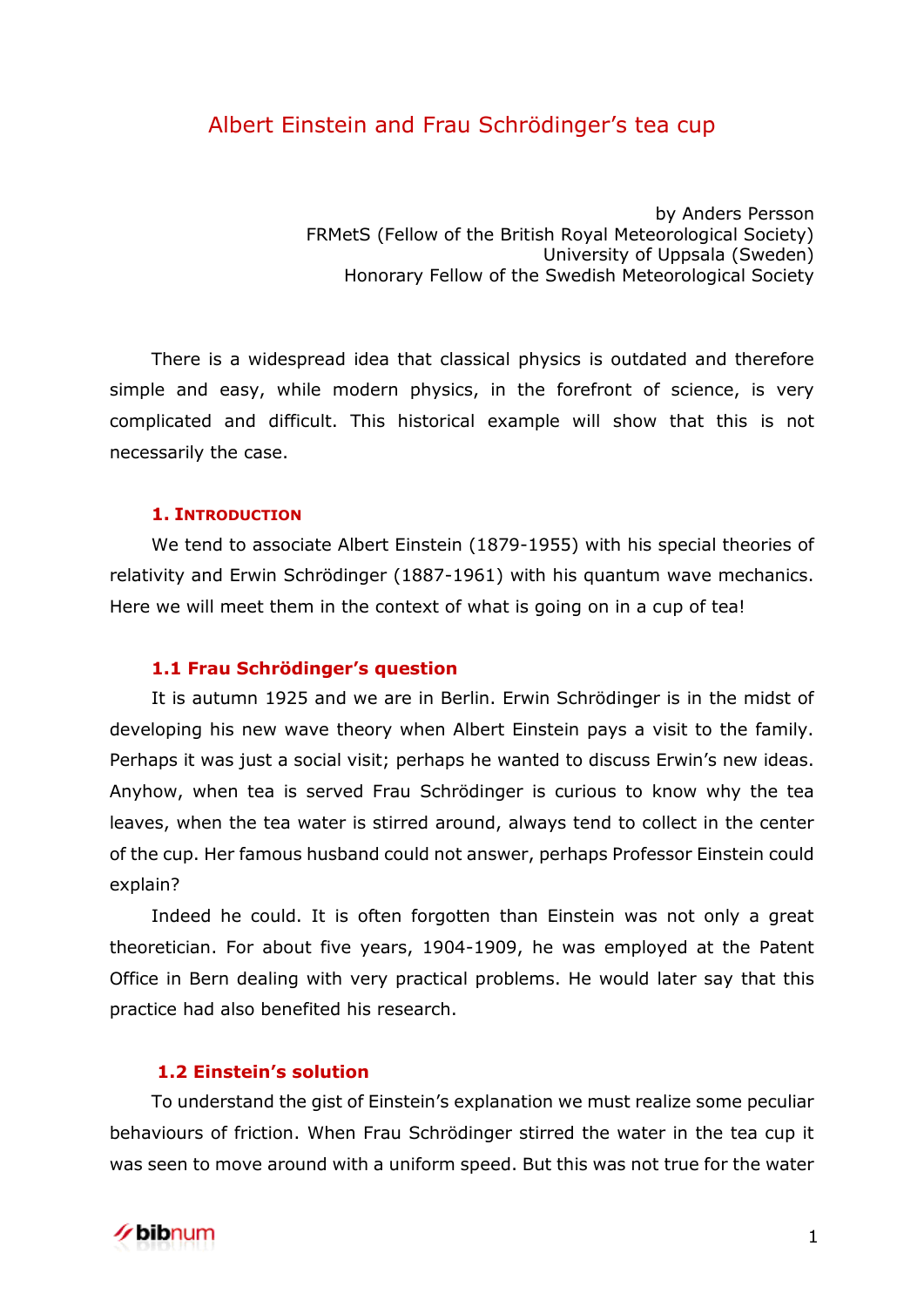closest to the sides and at the bottom of the cup. In a thin "boundary layer" closest to the cup, as with all solids, the velocity of any liquid or gas goes down to zero. i.e. molecules in direct contact with the solid surface remain fixed to it.

This was discovered in 1904 by the German aerodynamicist Ludwig Prandtl (1875-1953).To quote the American scientist Richard Feynman, this insight made the science of fluid dynamics start to deal with "wet water", i.e. with viscosity effects included, and not just with "dry water", where the viscosity was ignored.

Einstein now explained to the Schrödingers how a centrifugal force acts on the rotating water. This force is proportional to the square of the velocity and thus, because of the friction, becomes weaker, in particular closest to the bottom of the cup. This will result in a circular movement of the liquid which can be seen through the movement of the tea leaves (figure 1).



*Figure 1 from Einstein's 1926 article. The uneven distribution of the centrifugal forces generates an inward flow near the bottom that gathers tea leaves in a small heap.*

#### **1.3 Meandering of rivers**

The story could have ended here hadn't Einstein found what he considered to be a wider application to his explanation, a mechanism that contributes to the meandering of rivers. When water in a river flows through a bend it will follow a rotational motion. This "primary" motion will, just as in the tea cup, through friction towards the river banks, generate a "secondary" flow that will cause some erosion along the banks *on both sides*.

However, in the mid-1800's a Baltic-German scientist Karl Ernst Ritter von Baer (1792-1876) during travels in Siberia had noticed that the big rivers tended to be eroded on their *right hand* side. He explained this to be due to the earth's rotation which causes a deflection of moving objects to the right (on the Northern Hemisphere, to the left on the Southern). This so called "Baer's Law" would lead to an increase of the erosion on the right hand side of the river and weaken it on

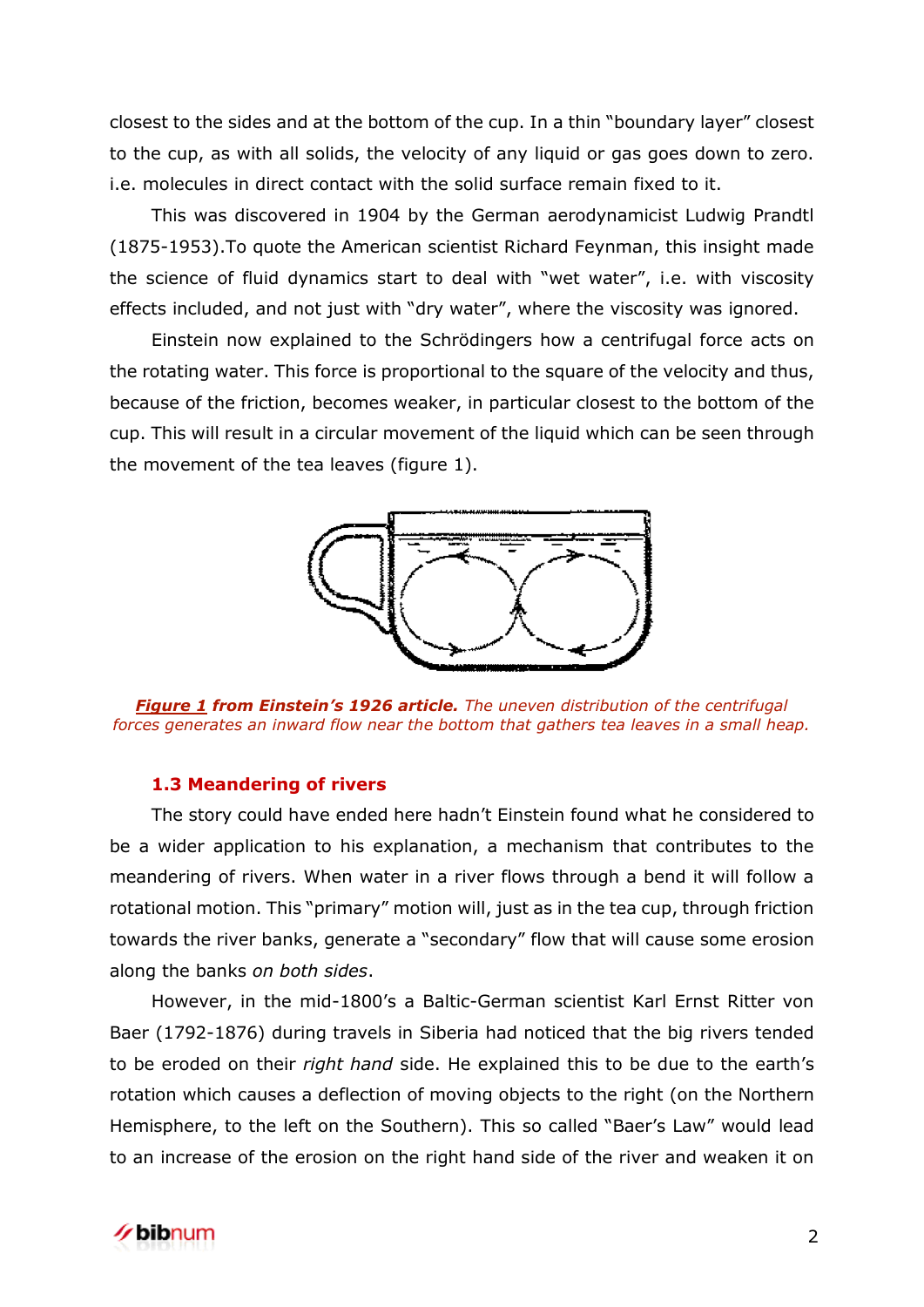the left. Over time the riverbeds would change to the right and this would thus explain the meandering of the rivers.



*Figure 2: Karl Ernst Ritter von Baer (1792-1876) (image WikiCommons | Voyages de la Commission scientifique du Nord, en Scandinavie, en Laponie, au Spitzberg et aux Feröe, Artus Bertrand, Paris, 1852 | digitization by Norwegian National Library).*

# **1.4 "Baer's Law"**

"Baer's Law" has since then figured on and off in the scientific debate. Various authors suggested that the influence of the tendency was small and that other factors (e.g., wind and eolian deposition) could account for stream course asymmetry, but no convincing rebuttal of the law has ever been produced. The present view seems to be that the meandering of rivers is mainly a random process where the earth's rotation play no or a very minor role.

Baer was not alone presenting a "law" describing the consequences of the earth's rotation. In 1856, the Dutch meteorologist Buys Ballot formulated his "law" according to which, with the wind in your back, there will, due to the earth's rotation, be a low pressure system to the left and a high pressure system to the right. At about the same time an American school teacher, William Ferrel, formulated a general mathematical "law" according to which any parcel of air or water moving over the earth's surface would be deflected to the right (on the Northern Hemisphere, to the left on the Southern).

None of them seem to have been aware that a French scientist Gaspard Gustav Coriolis (1794-1843) already in 1835 had given a general solution to the deflection, nowadays called "the Coriolis Effect".

# ∕**∕ bib**num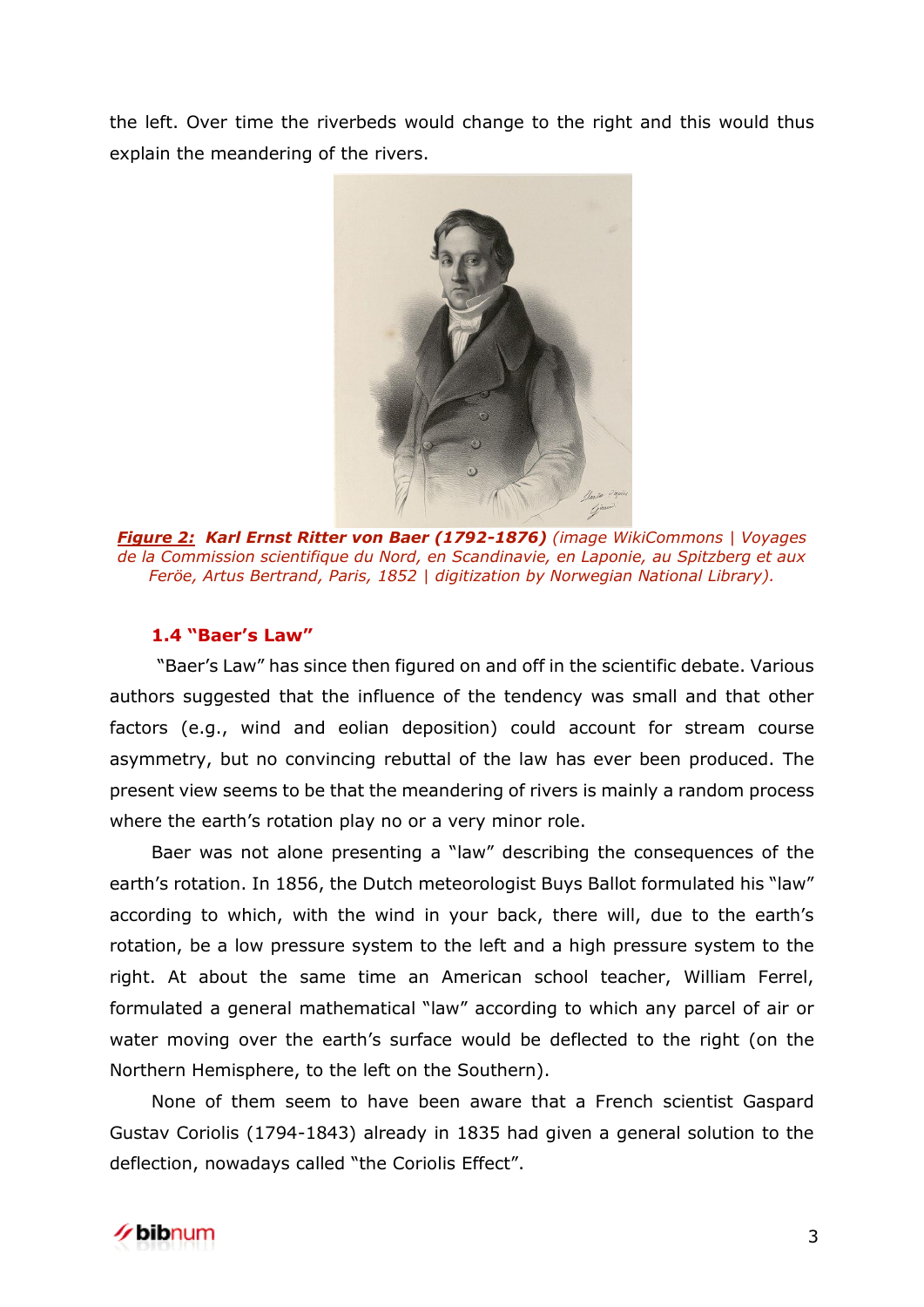orleidet (tig der eine rtike

*Figure 3: Einstein's manuscript, fig.2 in his article. Legend is: « Analog ist es bei einem Flusse, der eine Krümmung erleidet (Fig. 2) » (It is analog for a turning river) (digitization of the [manuscript](http://alberteinstein.info/vufind1/Record/EAR000034054) by Einstein Archives Online, Hebrew University of Jerusalem).* 

#### **2. THE SCIENTIFIC VALUE OF EINSTEIN'S TEA CUP EXPLANATION**

On 7 January 1926 Einstein had a presentation at the Prussian Academy on "The cause of the formation of meanders in the courses of rivers and of the socalled Baer's law". It was also publicized in the periodical "*Die Naturwissenschaften*" (The Natural Sciences) in March 1926 (Vol. 14, p. 223).

We will leave aside the details of Einstein's explanations of meandering rivers and focus on the tea leave model.

- 1. Was his explanation, so outside from everything else he did, really his idea?
- 2. How has it been judged by scientists dealing with rotational phenomena in fluid mechanics, meteorology and oceanography?
- 3. What type of atmospheric and oceanographic phenomenon does Einstein's tea cup help to explain?

Although Einstein's explanation is incomplete in some respects, it actually seems to have had some influence on the sciences of fluid mechanics, meteorology and oceanography.

#### **2.1 Was it really Einstein's idea?**

Immediately after reading Einstein's article Ludwig Prandtl sent a letter to *"Die Naturwissenschaften"* . He quoted other scientists to show that that the basic

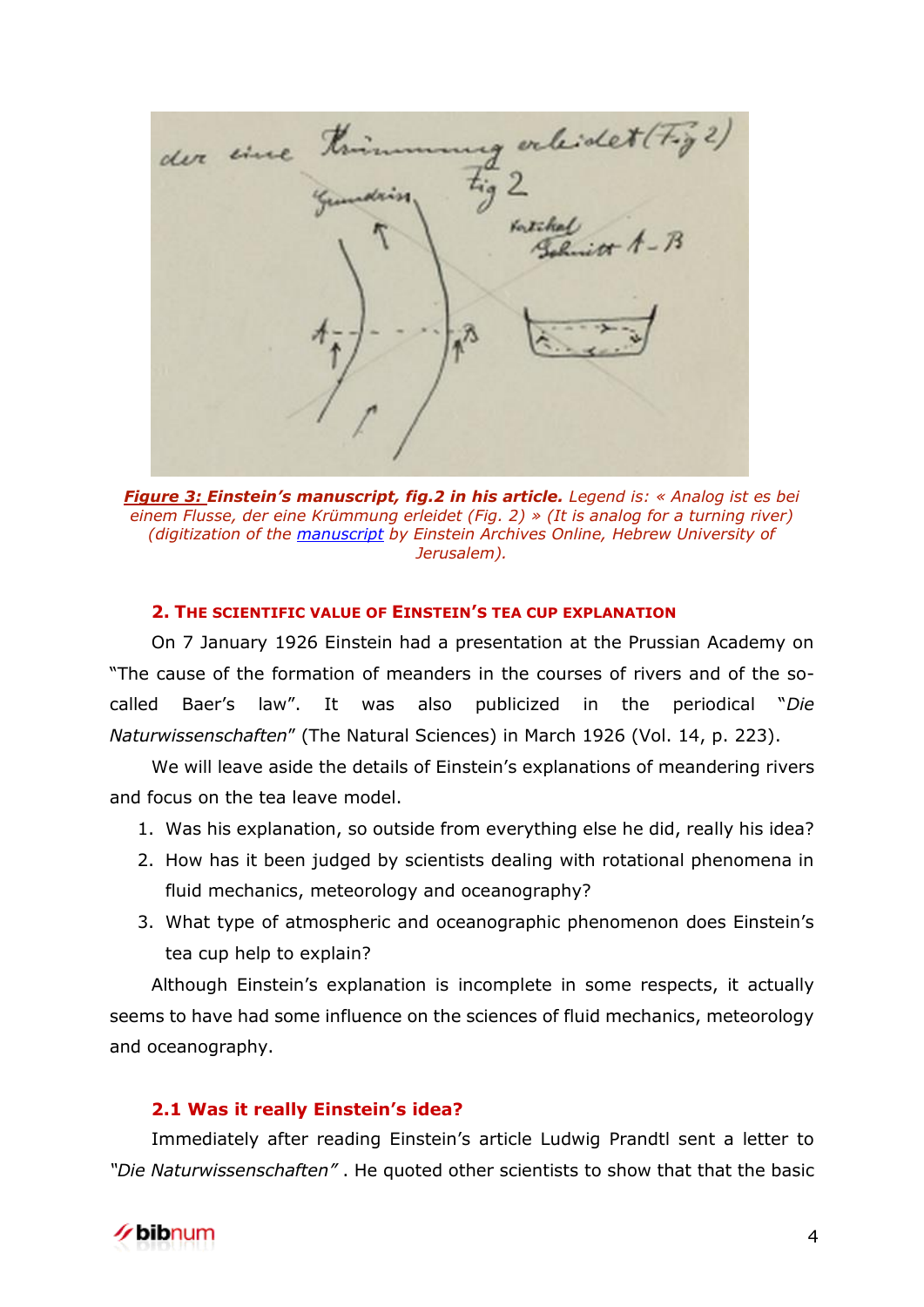idea in Einstein's article was not new. "Secondary flows" developing due to friction had been discussed by J. Isaachsen in a periodical "*Civilingenieur*" in 1896 and later in "*Zeitschrift der Verein Deutsche Ingenieure*" in 1911.

More intriguingly, already in 1857 the British professor James Thomson (brother to John Thomson, more well-known as Lord Kelvin), had used the tea cup analogy in almost identical words. In a talk *"Grand current of atmospheric circulation"* he had imagined a shallow vessel with a flat bottom, filled with water. When the water was stirred around "a few tea leaves taken from a teapot" would visually indicate how the leaves collects in the center:

*They are evidently carried there by a current determined towards the centre along the bottom in consequence of the centrifugal force of the lowest stratum of the water being diminished in reference to strata above through a diminution of velocity of rotation in the lowest stratum by friction on the bottom.* 

*The particles being heavier than the water, must, in respect of their density, have more centrifugal force than the water immediately in contact with them; and must therefore in this respect have a tendency to fly outwards from the centre, but the flow of water towards the centre overcomes this tendency and carries them inwards; and thus is the flow of water towards the centre in the stratum in contact with the bottom palpably manifested.*

Thomson was of course not aware of the discovery of the "boundary layer" but intuitively he took the frictional effect correctly into account. Nor is it likely that Einstein had read or was aware of Thomson's 1857 paper. Thanks to Thomson, Einstein or somebody else, the image of tea leaves in a cup of stirred water has since then figured as a conceptual model for fluid dynamists and meteorologists.

# **2.2 Was Einstein's explanation correct?**

An indication that Einstein had himself figured out the tea cup explanation is that it is not quite correct, or rather it is incomplete. He explained the "secondary circulation" only as a result of changes in the centrifugal forces. But the centrifugal forces are what we call "fictitious", a result of inertia, and cannot create motion, kinetic energy; for this we need a conversion from potential energy.

The needed potential energy is created when the upper water surface, due to the centrifugal effects, takes a concave, parabolic form. Then slightly more water will gather at the sides of the cup compared to the center. The water at the sides will therefore be under slightly more pressure from the water above, than the

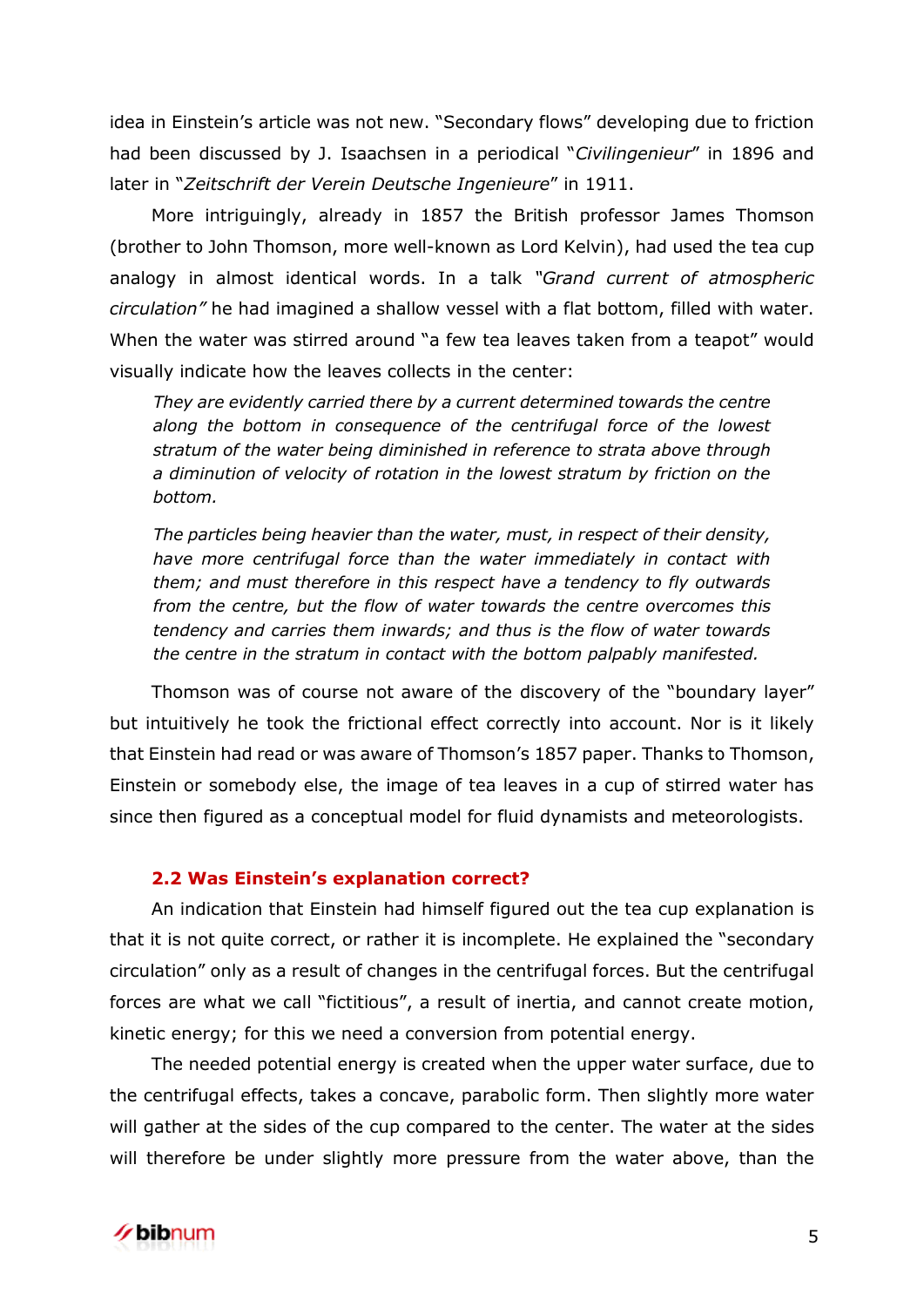water at the center. As a result there will in the lowest layer be a radial inward, pressure gradient force which will balance the outward centrifugal force.

However, closest to the bottom of the cup, this inward directed pressure gradient force will be stronger than the outward directed centrifugal force weakened because of the friction against the bottom. This imbalance will lead to a net inward acceleration of the water. The water will converge at the center and then rise, leaving the heavier tea leaves to gather at the bottom (figure 4).



*Figure 4: The complete physical explanation of Frau Schrödinger's tea cup problem: the creation of an upper parabolic surface due to the centrifugal effect gives rise to radially inward pressure gradient forces that, at the bottom of the cup, where friction has slowed down the motion, accelerates the water and the tea leaves towards the centre.*

In Einstein's own image (figure 1) the upper surface is horizontal which clearly is not physically realistic. He might have considered, although it is not likely, the special case of a solid upper lid preventing a parabolic surface to form. This will, however, not change the result since the lid will provide precisely the centripetal force that will give the inward acceleration of the fluid. Or in other words: when the spinning fluid "wants to" generate a parabolic upper surface, the rigid lid pushes back on the fluid to prevent this, providing an equivalent radial pressure gradient.

#### **2.3 Further developments of Einstein's tea cup idea**

In the hands of fluid dynamicists, meteorologists and oceanographers Einstein's tea cup model has been corrected and further developed to illustrate different processes. Indeed, the leading textbook in dynamic meteorology, by Professor James R. Holton at Washington University in Seattle, used Einstein's tea cup model to illustrate how atmospheric spinning vortices are affected by surface friction.

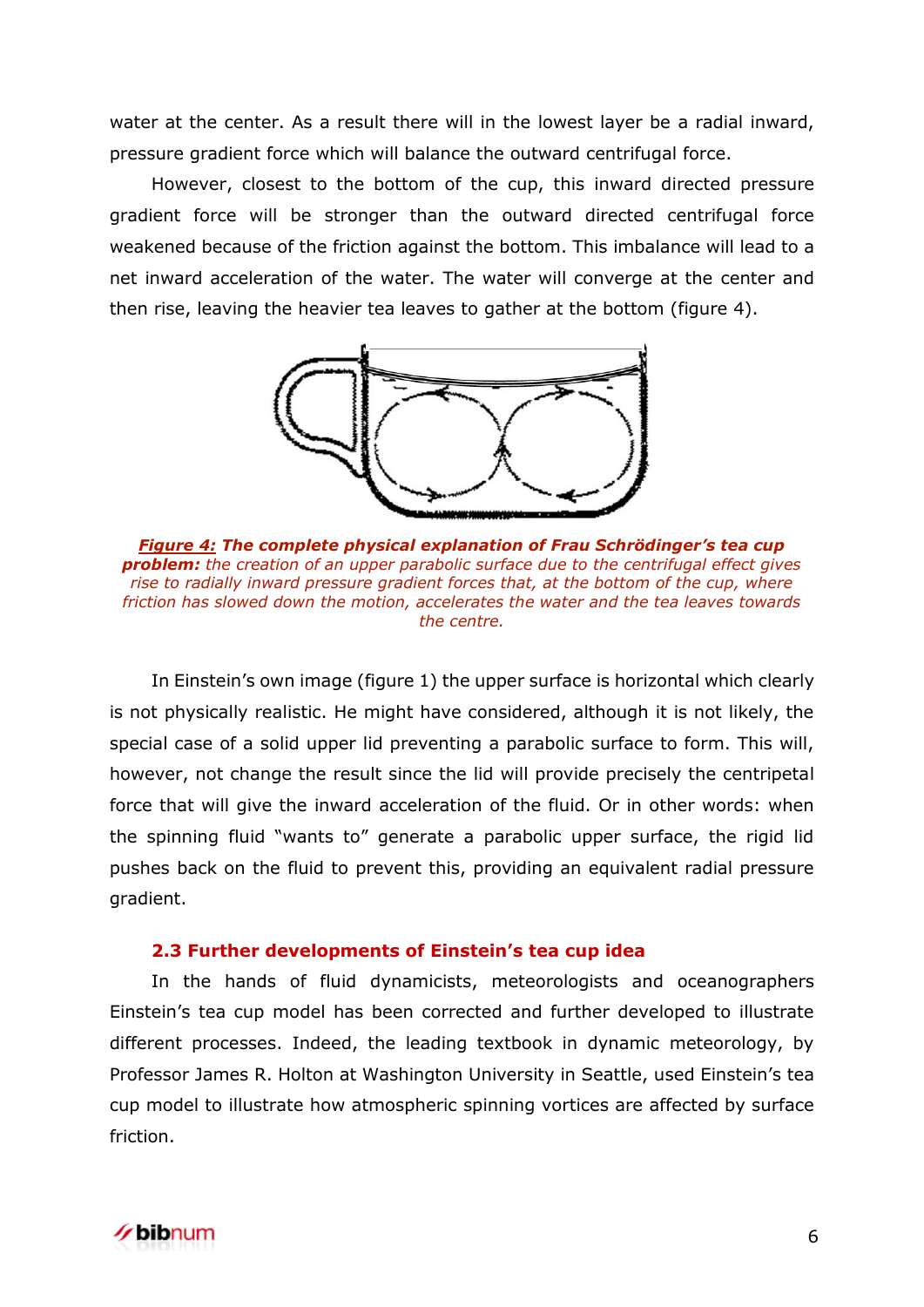#### 2.3.1 Molecular viscosity is not enough to weaken a low

Most weather systems develop over water areas and weaken when they move in over land. This appears natural since the seas and oceans, when not ice covered, supply heat and moisture to the weather systems. The sea surfaces are also smoother than the land surfaces and do not retard the motions as much through frictional effects.

In the free atmosphere the air moves in a very frictionless environment. The weather systems are often stretching all the way up to the top of the troposphere, around 10 kilometers. If friction would act as we might think it does, spreading from the surface upward thanks to molecules in adjacent layers "rubbing" against each other, it would take a few weeks to fill a low pressure system. Instead surface friction communicates its influence in a much more subtle, ingenious and efficient way that fills a low pressure system in a few days.

Take a typical atmospheric large-scale cyclonic vortex, with winds rotating anti-clockwise around a center with lowest pressure in the center, just as with the cup (figure 5).



*Figure 5: The same as figure 4, but in a perspective which makes the upper and bottom surfaces visible. When rising tea water at the centre of rotation reaches the upper surface it spreads out radially in all directions. Note that in the atmosphere and oceans this 1:1 proportion between height and horizontal length should be rescaled to something much "flatter", rather like 1:100.*

When the air, with friction slowing it down, converges into the low, it rises, just as the water in the center of the tea cup. When air reaches to the top of the low pressure system it behaves just as the water that reaches to top of the tea cup, it spreads out radially.

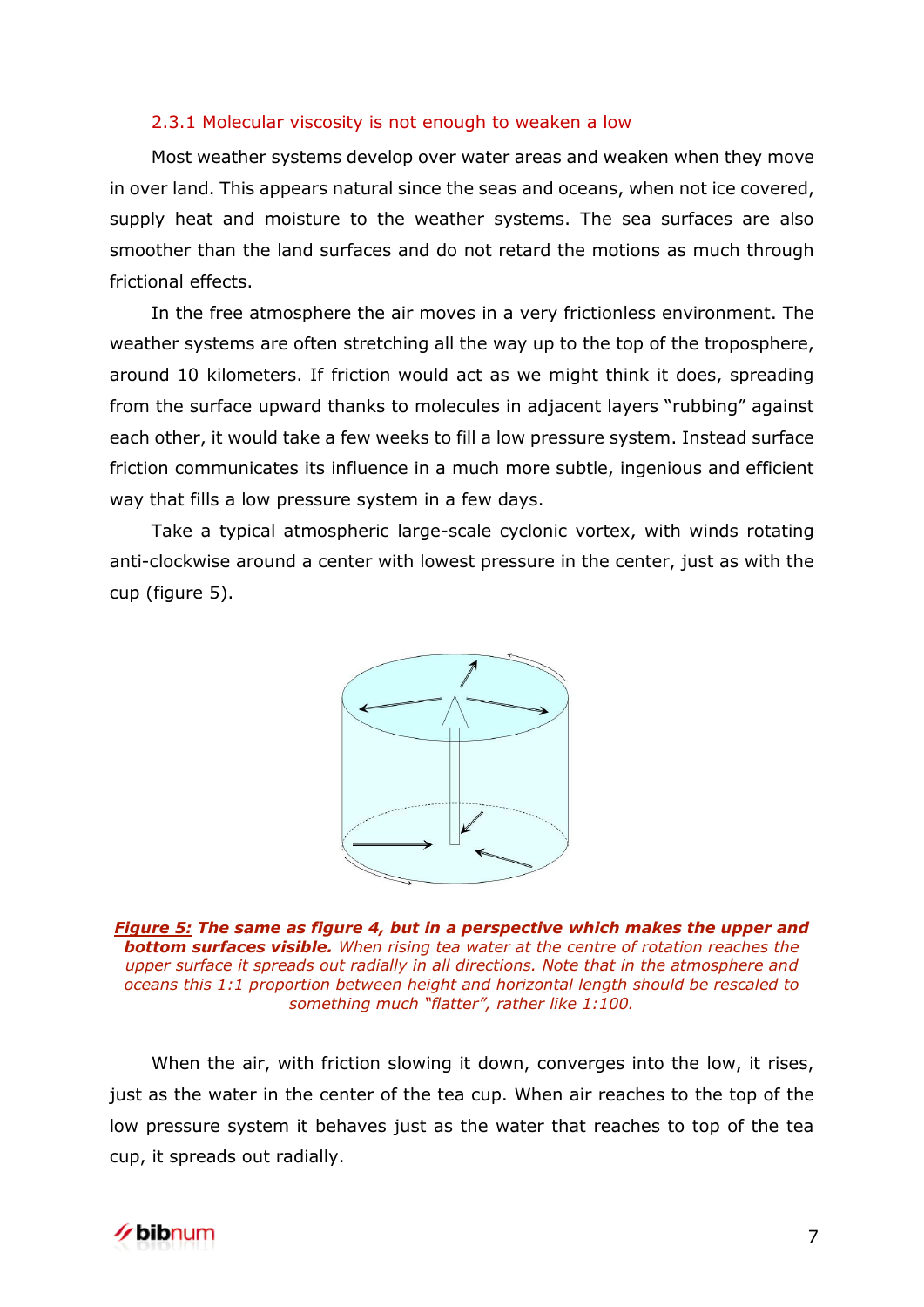# 2.3.2 The effect of the earth's rotation

Both the tea cup and the low pressure system are on the rotating earth and therefore subject to the Coriolis Effect. But now there is a crucial difference. The Coriolis Effect in the tea water is negligible; the cup is far too small. But the atmospheric low pressure systems are much bigger "tea cups". During its long motion outward the air will be highly affected by the Coriolis force, turning the motion to the right, on the Northern Hemisphere, to the left on the Southern (figure 6).



*Figure 6: The sequence of events leading to a rapid slowing down of an atmospheric vortex: friction at the surface of the low pressure system creates a so called "secondary circulation" which will counter the prevailing circulation and make the low pressure system vanish in a few days.*

This deflection tries to generate a circulation *in the opposite direction*, a clockwise (anticyclonic) circulation in the otherwise anticlockwise (cyclonic) circulation. This "secondary" counter rotating circulation will now weaken the "primary" circulation and ultimately make it disappear in a few days.

But this is not the end of the story. Sometimes the surface friction does not slow down the motion, but is rather instrumental in keeping it going and may even strengthen it.

# 2.3.3 The winter low that brought snow to the 1964 Olympics

In January 1964 the Austrians were preparing for the Winter Olympics 29 January - 9 February in Innsbruck. However, there was hardly any snow and a vigorous and persistent high pressure area was covering Europe. In the churches the Austrians were praying for snow.

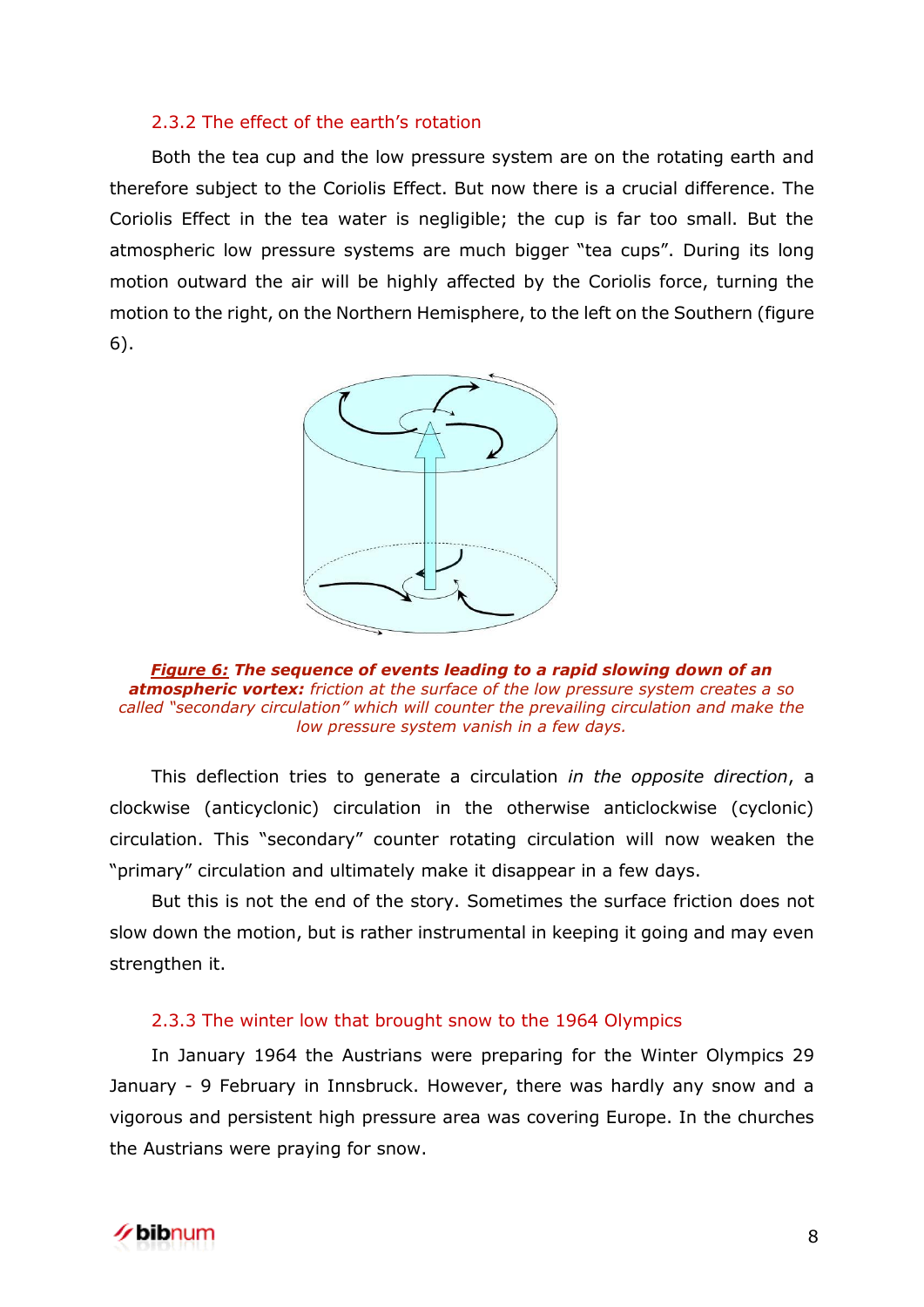Then on 5 January, three weeks before the games, a small low pressure vortex with anticlockwise (cyclonic) circulation<sup>1</sup> was formed over southern Scandinavia. During the following week it moved from Jutland over the southern Baltic Sea. It then started to penetrate the high pressure clockwise (anticyclonic) circulation over the continent. On 10 January it deposited some snow in the mountains around Innsbruck, the ski resort Obergurgl got 4-5 cm (figure 7).



*Figure 7: The flow pattern at 5-6 km height over Europe from left to right on 4, 6, 8 and 10 January 1964. The anticyclone in the first image (4 January) with its centre over The Netherlands has clockwise wind circulation, with for example strong south-westerly winds over the British Isles and Scandinavia. The small vortex moving from Denmark (6 January) over southern Baltic sea (8 January) to C Europe 10 January) has anticlockwise wind circulation with for example strong north easterly winds over The Netherlands.*

Then the small vortex turned west and dissipated some days later over the English Channel. Now friction against the warm sea surface contributed to weaken the circulation instead of maintaining it as had been the case over the cold continental land surface.

But how could this, low pressure, anticlockwise and *cyclonic* vortex during a week survive in a high pressure, clockwise *anticyclonic* environment over cold snowy land surfaces?

# 2.3.4 How can the wind circulation change with height?

With a anticlockwise circulating (cyclonic) low pressure vortex at 5-6 km height one would perhaps have expected a similar circulation at the bottom of the atmosphere, at the earth's surface. In this case there was nothing of the kind, rather the opposite, a weak clockwise (anticyclonic) slightly high pressure circulation. This complexity of the atmospheric dynamics demands a short clarification.

<sup>1.</sup> The author assumes that the reader is familiar with the common notion of the wind blowing parallel to the isolines of pressure, the full lines in figure 6.



 $\overline{a}$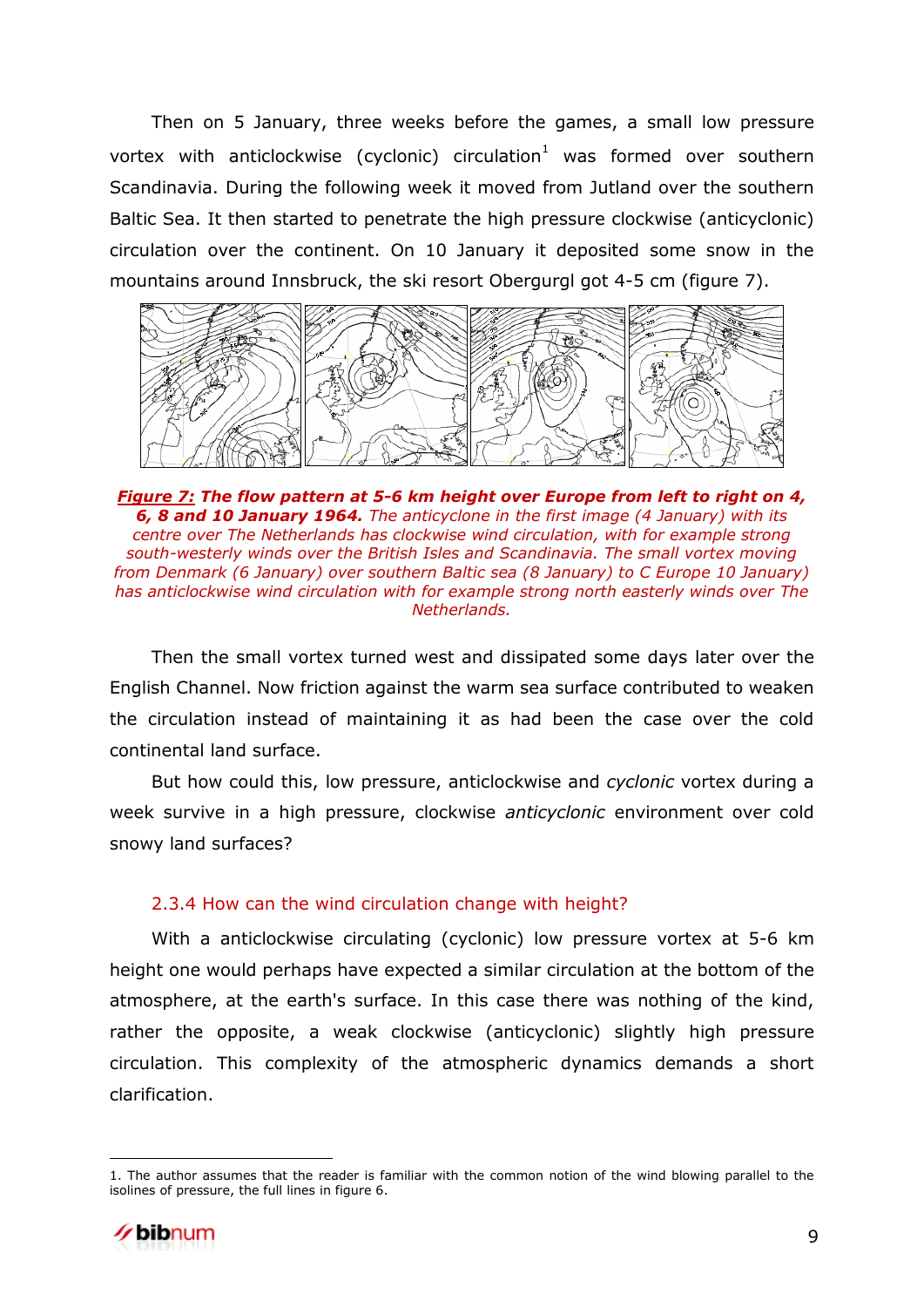The concept "pressure" in the context of "low pressure" and "high pressure" systems, refers to the **weight** of all the air above. This weight is independent of the temperature or density, it is just the "gravitational pressure" of all the molecules above. This pressure naturally decreases with height.

However, the air's temperature, or rather its horizontal variation, determines how much the pressure and thus the flow pattern changes in the vertical and horizontal. Even if the pressure at the earth's surface may be uniform in all directions and the flow weak or irregular, if the air in a certain vertical column is colder than the thus warmer surroundings, the pressure will decrease more rapidly in this column (figure 8) than in the air around.



*Figure 8: A schematic illustration of how the temperature in an air column may change the circulation. Left: Cold, dense and heavy air has caused an area of maximum high pressure at the bottom of the atmosphere. But due to its coldness the pressure decreases rather rapidly upwards and creates an area of minimum lower pressure, cyclonic circulation. This is typical for winter time "cold spells". Centre: The air is generally warm so the area of maximum high pressure is due to the unusual large amount of air above the surface relatively to the environment. Depending on the degree of warmth the pressure will with increasing height become even higher than in the air around (more anticyclonic). This is typical for summer time "heat waves". Right: The pressure might be low at the surface, but due to the warm air the pressure decreases vertically more slowly than in the less warm environment which may at upper levels result in a relative maximum of higher pressure. This is typical for young cyclonic systems, in particular tropical cyclones.*

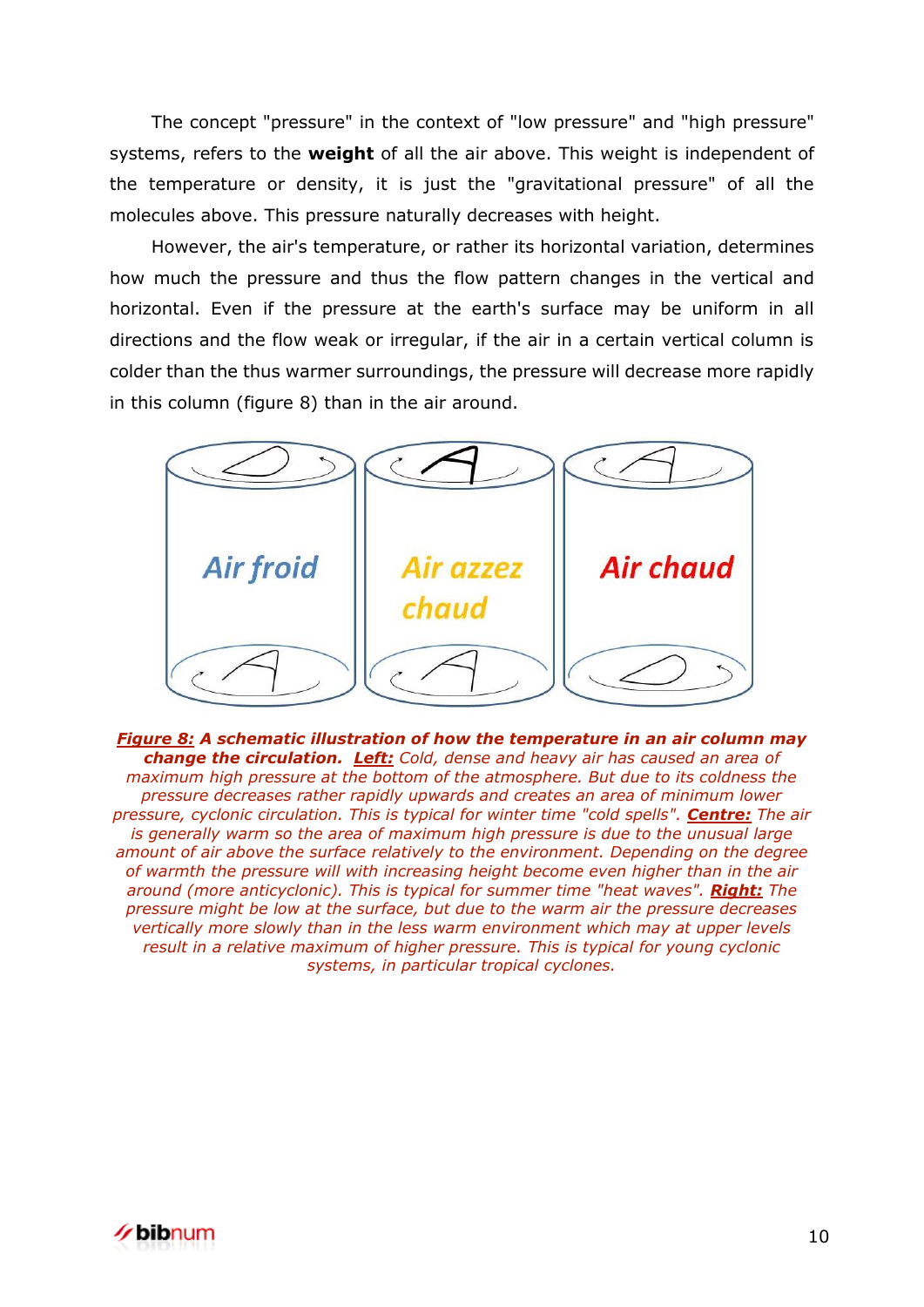

*Upper row:* Schematic representation of a high pressure (A) and low pressure  $(D)^2$  area. The wind is in a so called gradient wind balance, meaning that it is moving with the pressure gradient<sup>3</sup> force  $P$ , the Coriolis force **f** and the centrifugal force due to the curvature of the flow **C** balancing each other.

Note that the centrifugal force **C** is always pointing outwards from the circulation, the Coriolis force **f** to the right of the wind direction and the pressure gradient force **P** from high to low pressure. The pressure gradient force **P** and the Coriolis force **f** therefore always point in opposite directions. The centrifugal force, however, for high pressure (A) systems supports the centrifugal force and for low pressure systems supports the Coriolis force. This explains why the pressure gradients tend to be stronger with low pressure systems and weaker with high pressure systems $4$ .

Lower row: The same as above, but with friction **F** included<sup>5</sup>. The friction obviously slows down the motion **Vg**. The weakening of the wind, which weakens the Coriolis force **f** has the effect of the pressure gradient force getting an "upper hand". This diverts the wind towards lower pressure both for high (A) and low pressure (D) systems, outward from the former, inward for the latter.

<sup>5.</sup> In contrast to solid objects, friction with gaseous or liquid substances does not have to be counter-parallel (anti-parallel) to the motion, but I have made it so here.



 $\overline{a}$ 

<sup>2.</sup> I have used the French symbols D for Depression and A for Anticyclone.

<sup>3.</sup> Pressure gradient means the degree the pressure varies in horizontal direction.

<sup>4.</sup> Indeed, low pressure systems can have very low pressure at its center, 50-60 hPa lower than the environment, whereas high pressure systems only differ by 20-30 hPa from the neighborhood. Figure 9 reflects this, with more isobaric curves around D than around A.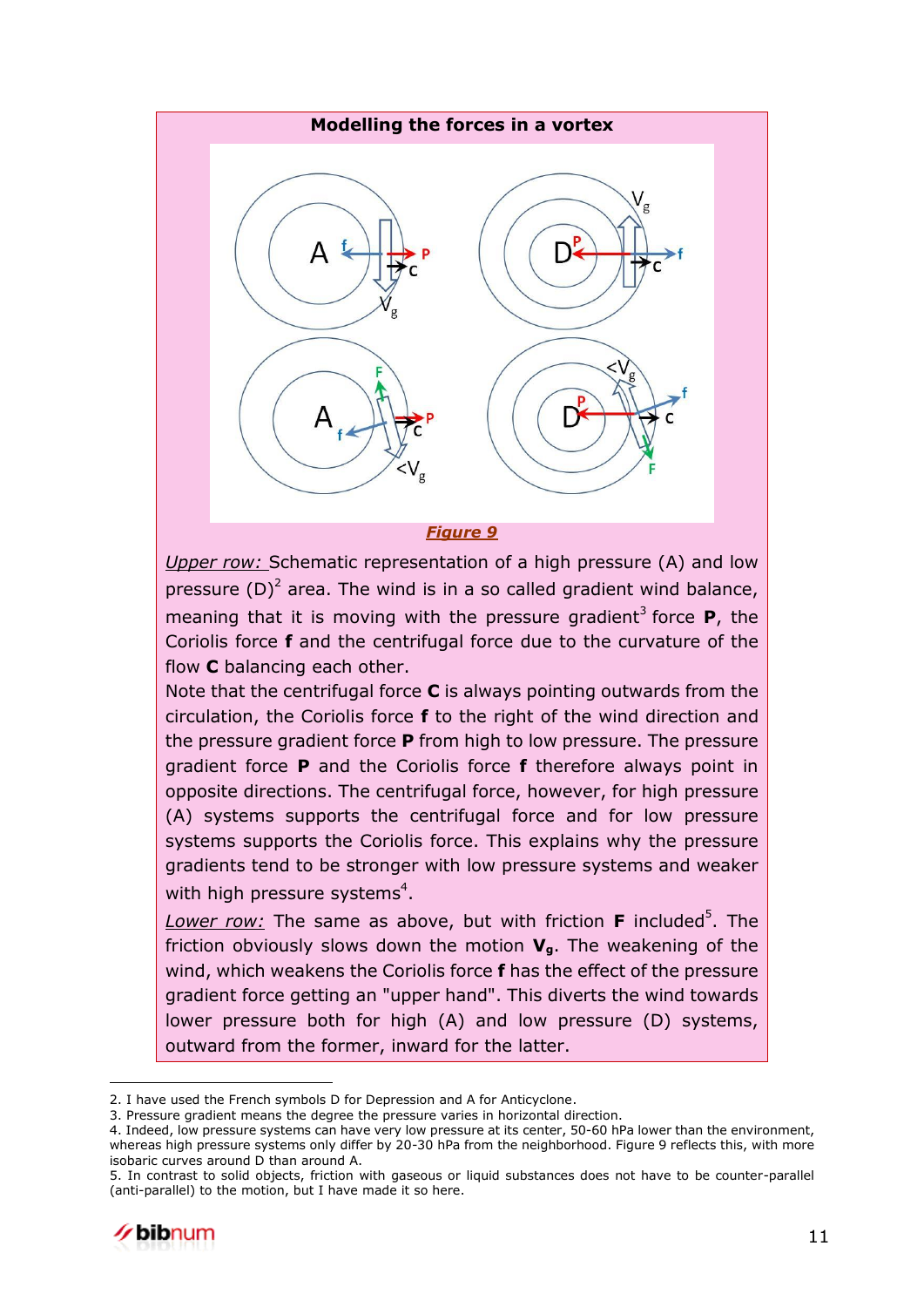# 2.3.5 How can friction increase the circulation?

The vortex in January 1964 was of a similar type as the one to the left in figure 8 with the difference that the high pressure distribution at the bottom of the atmosphere was weak with only a slight anticyclonic circulation.

The weak pressure gradient force at the bottom of the vortex yielded no resisting force to prevent air from flowing out due to frictional effects. This loss of air was compensated by a downward motion in the vortex. But the loss of air at higher levels was in turn compensated by an inflow from the sides (figure 10).



*Figure 10: Frictional outflow at the bottom of the atmospheric anticyclonic clockwise circulating vortex. The bottom outflow or divergence induces a compensating downward motion in the centre, which in turn at upper levels draws in air from the sides. This converging air, affected by the Coriolis Effect, is deflected to the right, which will create an upper cyclonic flow.* 

This inflow is of course affected by the earth's rotation. But in contrast to the outflow below, which, when deflected to the right got an *anticyclonic* twist, the upper inflow, deviating to the right, will get a slight *cyclonic* twist – i.e. the same direction as the vortex itself and *therefore maintaining or even strengthening it*.

## **3. THE FATEFUL YEAR 1926 IN ALBERT EINSTEIN'S LIFE**

In winter 1925-26 Albert Einstein's was at the peak of his scientific career. His revolutionary theories about the relation between time and space, the nature of gravitation and the existence of light quanta (photons) had been generally accepted. When he was awarded the Nobel Prize in 1923, it was for the